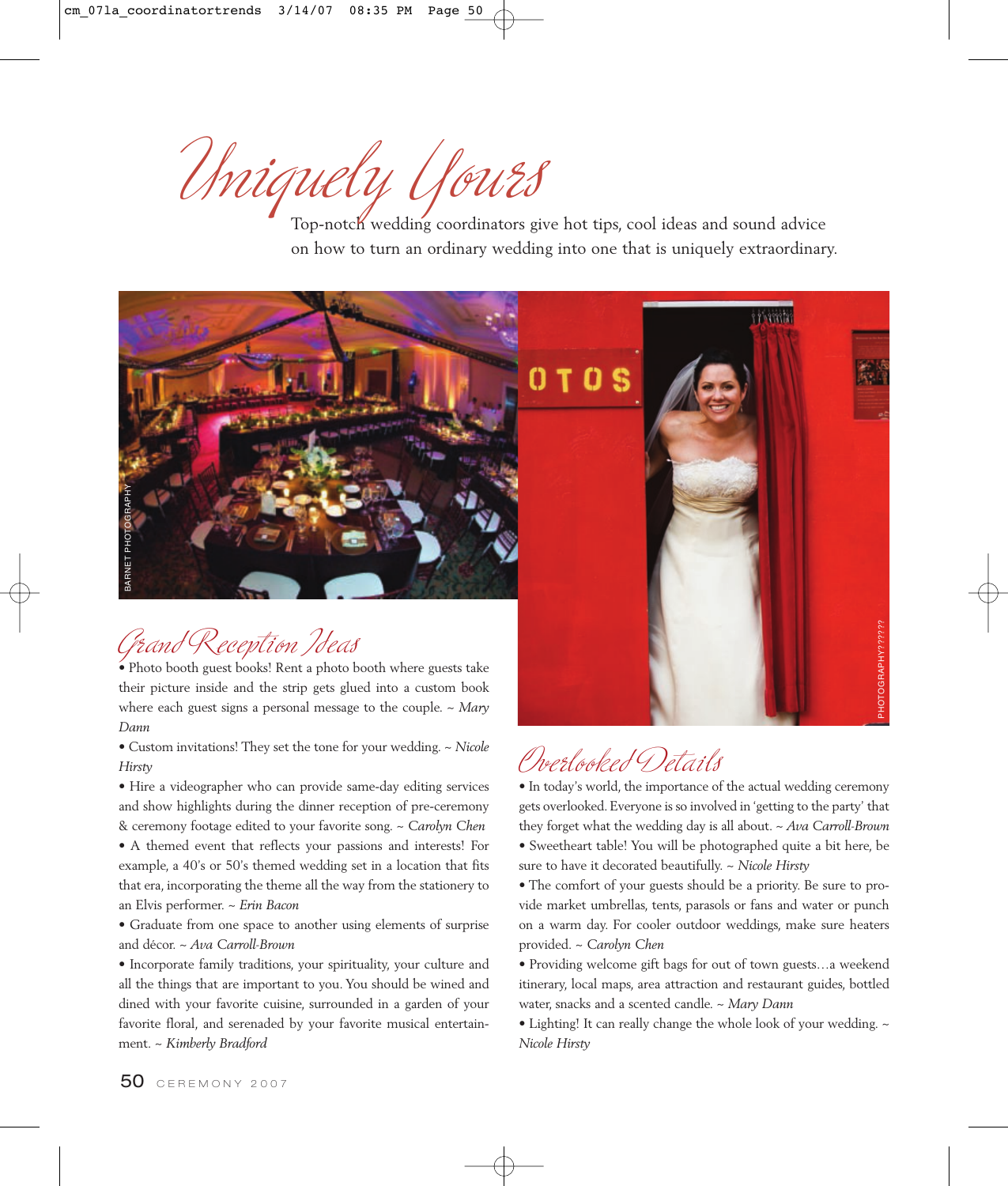

for a more intimate experience for you and your chosen attendants. *~ Mary Dann*

• Color, living décor, creative dance floors and personalized menus! *~* Ava Carroll-Brown

• Midnight snacks! It is great to serve your guests a midnight snack such as warm cookies and shots of cold milk. *~ Kimberly Bradford* • Lounges! Many rental companies and event design studios now provide lounge furniture in all shapes, sizes, textures, and colors. Have fun with it! *~ Carolyn Chen*

• Add color to the tables with specialty linens. Whether they are dark chocolate brown or bright orange or pink linens, it really gives the event some extra flair. *~ Erin Bacon*

• Donations to a charity in lieu of favors! *~ Mary Dann*

Toss The Trend<br>• When couples decide to see one another before the ceremony! The expression on the groom's face is priceless as his beautiful bride makes her way down the aisle. If couples must see one another beforehand, I always suggest a "private moment" for them to see one another privately for the first time. It is not only romantic and a great photo opportunity, but a moment you will treasure forever. *~ Kimberly Bradford*

• A trend of the past that still lingers - table cameras! Many brides spend a lot of money developing the film only to find that they have fifty pictures of the same couple, pictures of the ceiling and floor, photos that are too dark & only a few that end up being usable. *~ Erin Bacon*

• Too many sweets at the end of the night…dessert, cake, chocolate fountain, candy bar, etc. Rather than over-loading your guests with sugar, choose one or two sweet options and introduce a late night array of mini comfort foods. *~ Mary Dann*



In Planning A Budget, Never *Sleimp On....*<br>• Most coordinators agreed - never skimp on photography! Other

popular answers included wedding coordinator, entertainment, catering and videography.

## Additional Advice<br>• Have a complete guest list when you begin orchestrating your

event. ~ *Ava Carroll-Brown*

• Don't ask everyone's opinion. It will only make the decisions harder to make since you don't want to offend anyone. If you ask, just let them know you think it's a great idea and you will take it into consideration. *~ Nicole Hirsty*

• Always have your hair and makeup artists come to you onsite. *~ Mary Dann*

• Don't forget about the groom, it's his day too! Get the groom involved and allow him to make decisions and have some say in the planning of this day that is for both of you. *~ Kimberly Bradford*

• Have you and your groom write each other a quick note on the event day and have your coordinator exchange the two…it's a great way to calm your nerves and remember what the day is really all about. *~ Mary Dann*

• Establish a 'reasonable' budget. *~ Ava Carroll-Brown*

• Take your time in choosing your vendors. See at least three vendors in each category, starting with your highest priority, so that you can make the best selection for your style and budget. *~ Erin Bacon*.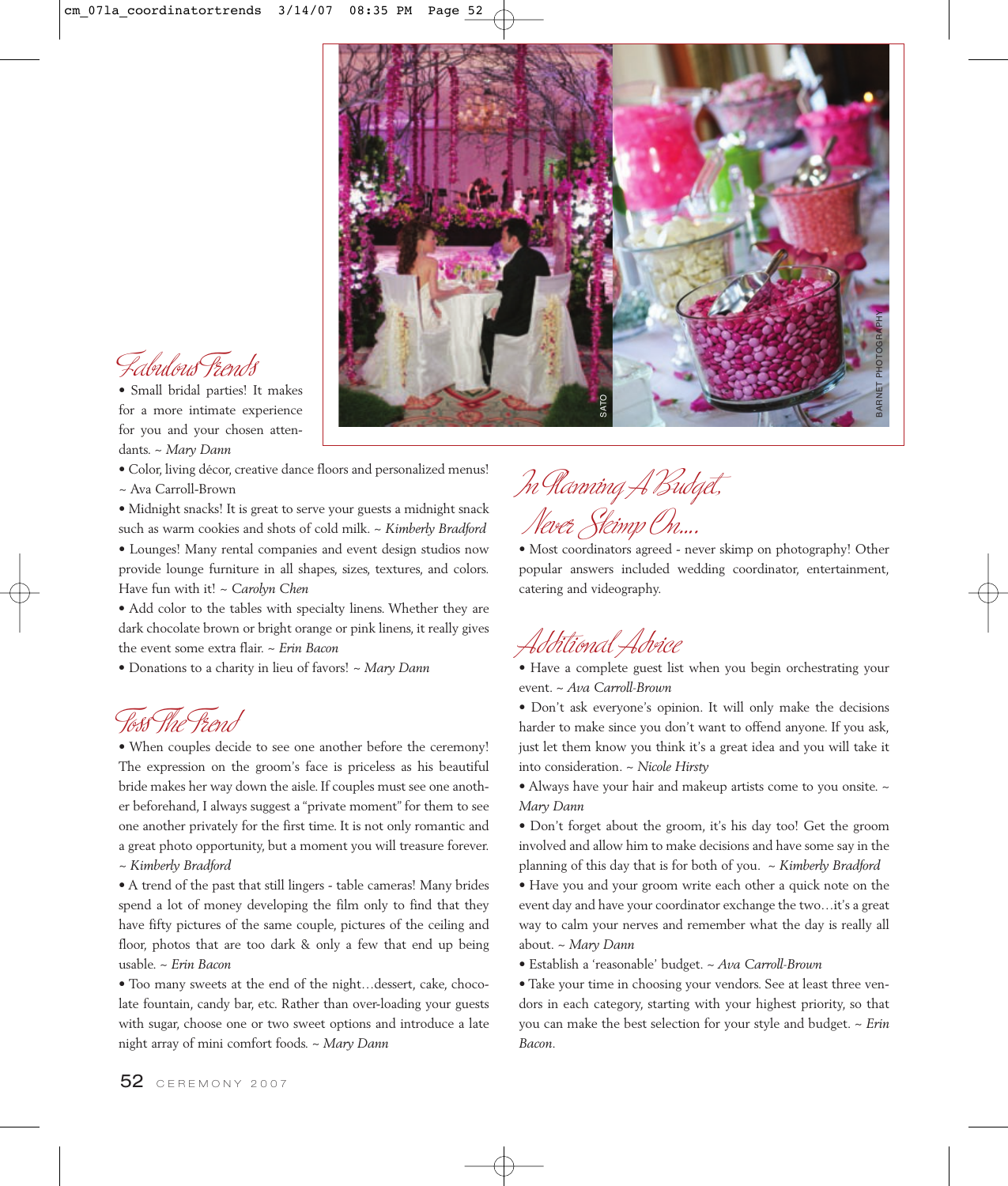

198 CEREMONY 2007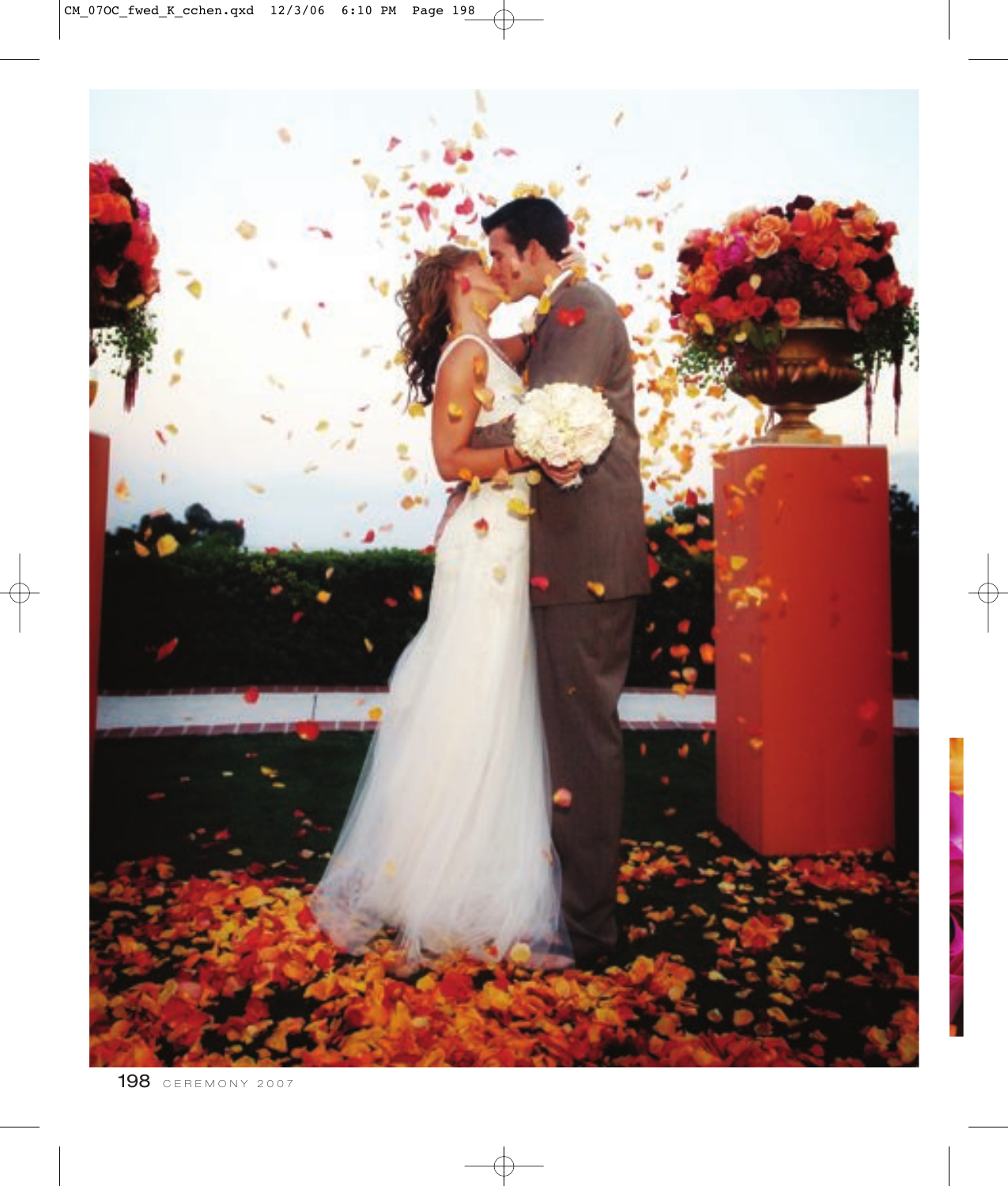# SIDE-BY-SIDE

Lisa Miller & Mark Jackson | Laguna Cliffs Marriott Resort & Spa, Dana Point

#### PHOTOGRAPHED BY JOE PHOTO Wedding Consulting by Carolyn Chen, The Special Day

Mark and Lisa have been working side-by-side every day since Lisa interviewed Mark for a position at her office.A year and a half after Mark accepted a job offer from Lisa, Lisa accepted Mark's proposal to spend the rest of their lives together. After a whirlwind courtship, the couple had beautiful custom rings designed. Lisa thought there would be no way the rings would be completed in time for Christmas. To her surprise, on Christmas Eve, Mark presented her with a memory book full of pictures and song lyrics and wrapped it for her to open.As she opened the gift and saw the finished ring, Mark asked Lisa if they could continue making beautiful memories together, and if she'd do him the honor of becoming his wife. Needless to say, it was a very merry Christmas.







CEREMONY 2007 199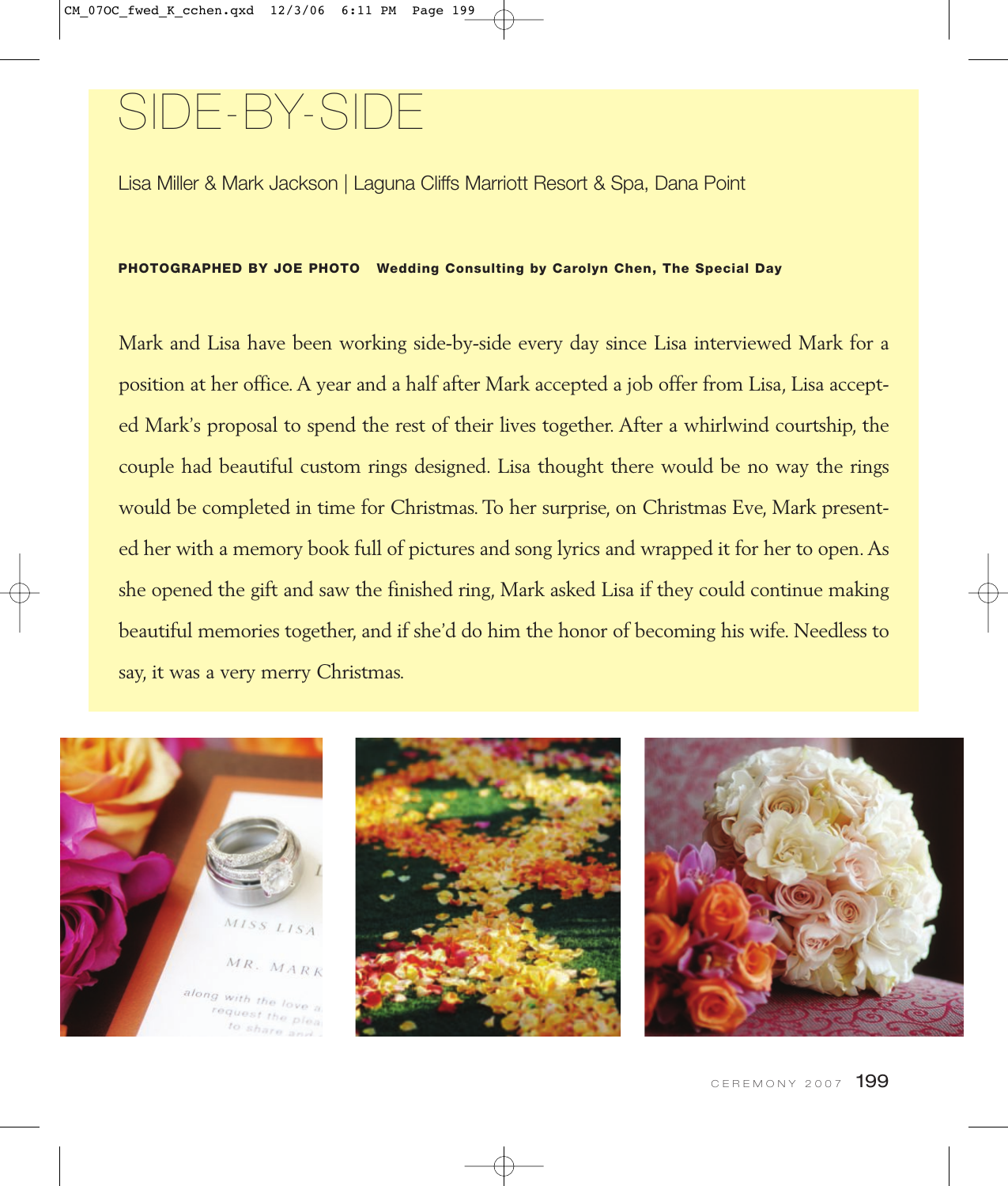







200 CEREMONY 2007



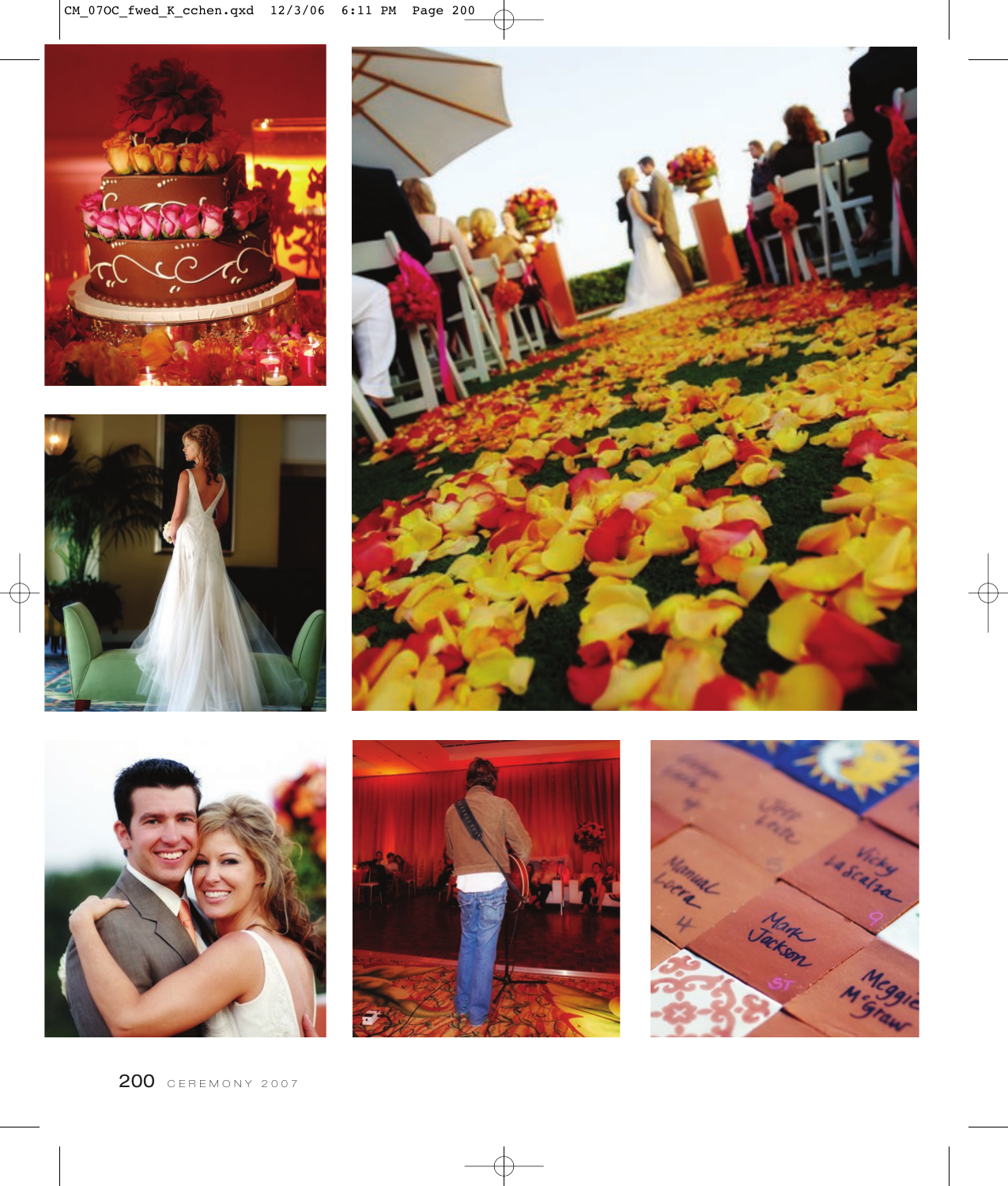

#### SIDE-BY-SIDE

**Invitations** *Paper Girl* **Floral & Event Design** *Square Root Designs* coordinated every detail of the couple's Spanish-themed outdoor ceremony that overlooked the ocean. Fresh rose petals filled the aisles with color and complemented the festive atmosphere. Guests left the celebration with specialized place-card wedding favors: their names hand-painted on Spanish tiles designed by a friend of the couple. **Cake** *Heidelberg Pastry* designed the unique three-tier, chocolate butter cream wedding cake accompanied by fresh bananas and banana puree. **Catering** The gourmet feast, catered by *Laguna Cliffs Marriott Resort & Spa*, began with a crisp mixed-green salad sprinkled with cashews

CEREMONY 2007 201